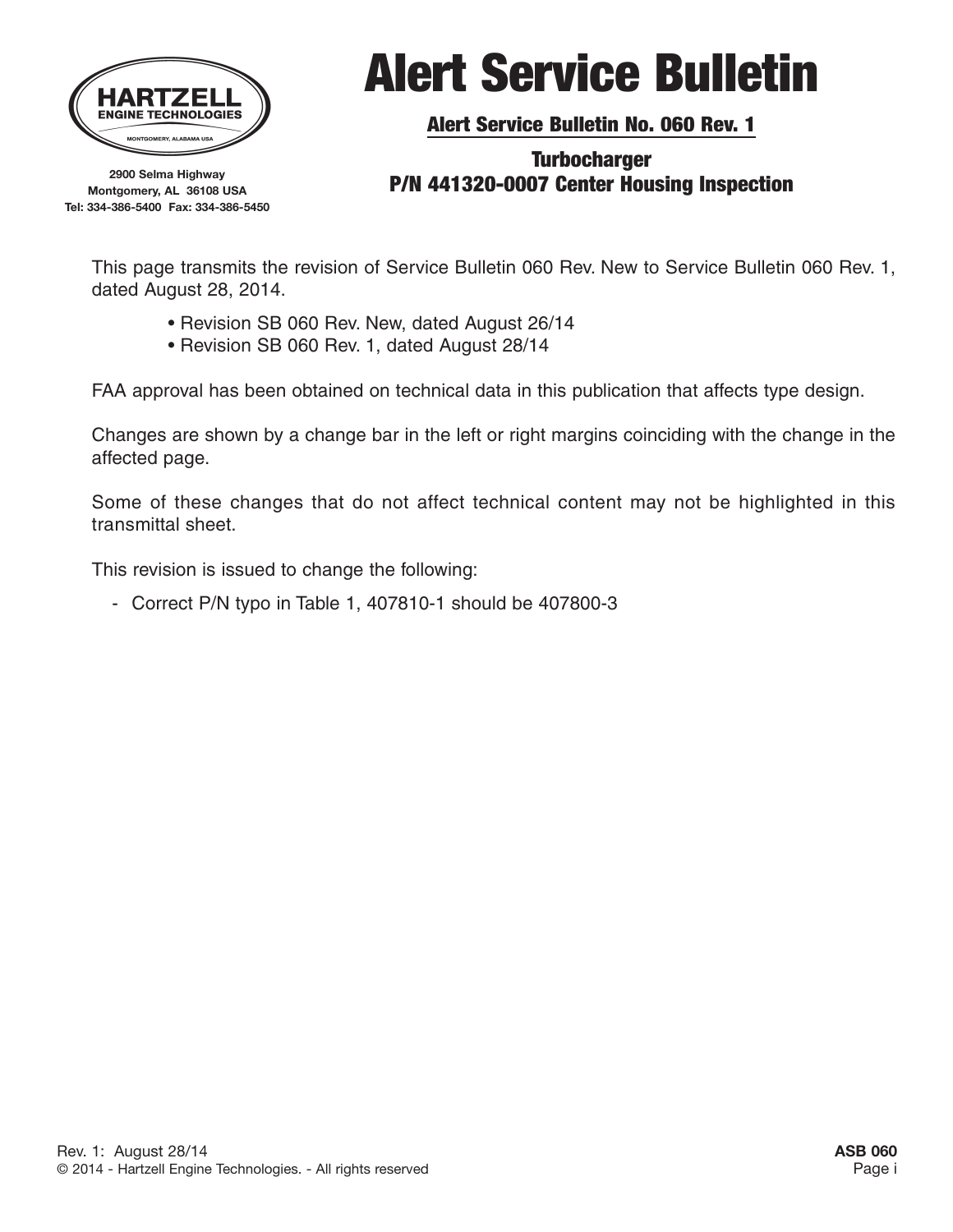Alert Service Bulletin No. 060 Rev. 1

Turbocharger P/N 441320-0007 Center Housing Inspection

### **INTENTIONALLY LEFT BLANK**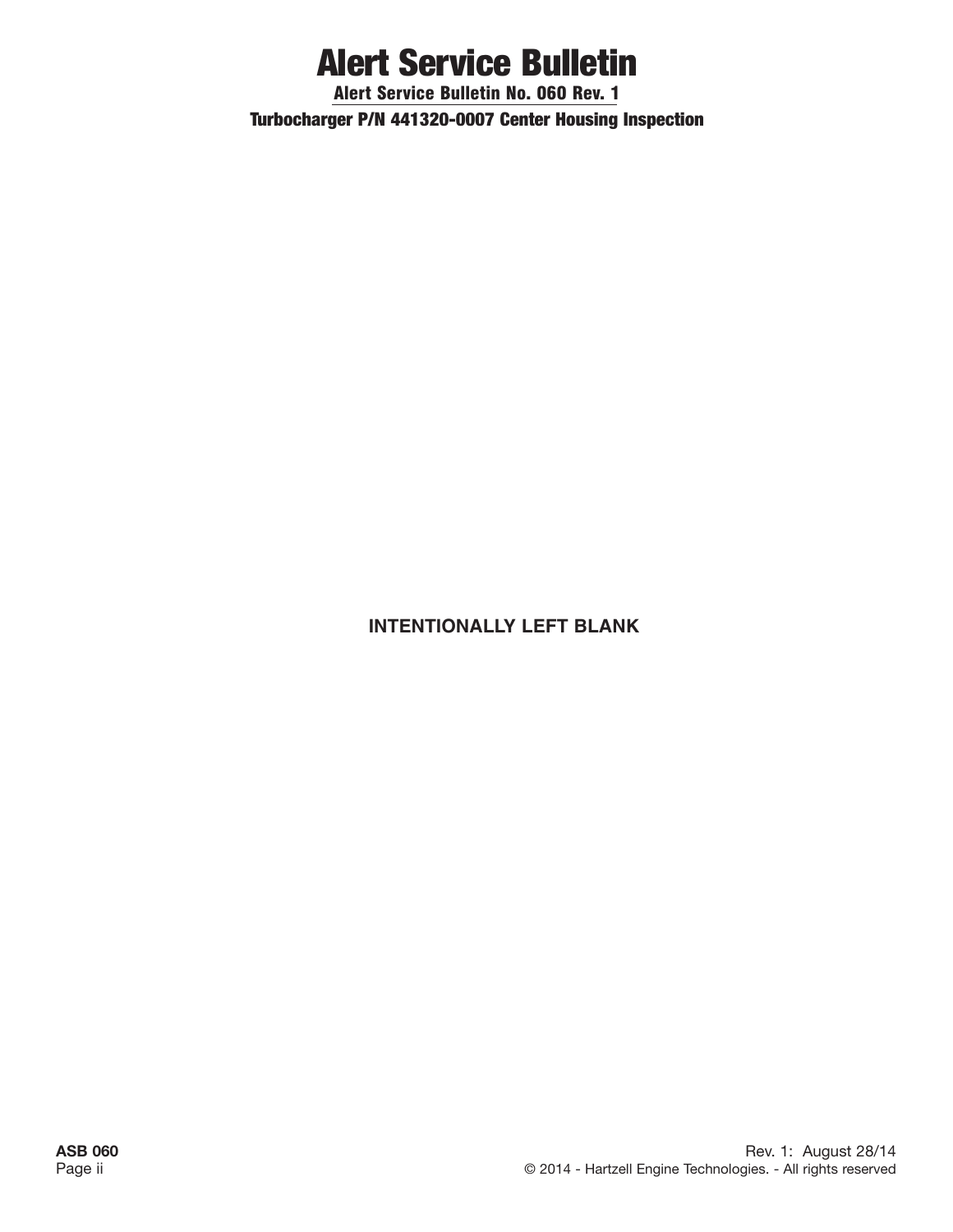

**2900 Selma Highway Montgomery, AL 36108 USA Tel: 334-386-5400 Fax: 334-386-5450**

#### 1. Planning Information

A. Effectivity

# Alert Service Bulletin

Alert Service Bulletin No. 060 Rev. 1

**Turbocharger** P/N 441320-0007 Center Housing Inspection

- (1) Hartzell Engine Technologies LLC (HET) P/N 441320-0007 Center Housing with date code H0113 that are not marked with an "H" as shown in Fig. 3, are affected by this Alert Service Bulletin (ASB). Affected parts would have been received from HET between February 1, 2013 and June 30, 2014.
- (2) All turbocharger part numbers as shown in Table 1 which have been overhauled or repaired using affected P/N 441320-0007 Center Housings with date code H0113 and not marked with an "H" are affected by this Alert Service Bulletin.
- **WARNING:** DO NOT USE OBSOLETE OR OUTDATED INFORMATION. PERFORM ALL INSPECTIONS OR WORK IN ACCORDANCE WITH THE MOST RECENT REVISION OF THIS ALERT SERVICE BULLETIN (ASB). INFORMATION CONTAINED IN THIS ASB MAY BE SIGNIFICANTLY CHANGED FROM EARLIER REVISIONS. FAILURE TO COMPLY WITH THIS ASB OR THE USE OF OBSOLETE INFORMATION MAY CREATE AN UNSAFE CONDITION THAT MAY RESULT IN DEATH, SERIOUS BODILY INJURY, AND/OR SUBSTANTIAL PROPERTY DAMAGE. REFER TO THE HET WEBSITE FOR THE MOST RECENT REVISION LEVEL OF THIS ASB.
- B. Concurrent Requirements
	- (1) None.
- C. Reason
	- (1) Hartzell Engine Technologies has discovered that the turbine side journal bearing oil feed passage in some P/N 441320-0007 Center Housings may be missing.
	- (2) This condition, if present, will restrict lubrication of the journal bearing which will impair normal operation. Lack of journal bearing lubrication will cause turbocharger seizure within a very short time period with resultant reduction of engine power without warning.
	- (3) Loss of lubrication may also lead to component fragmentation which may introduce contaminating particles into the engine.
	- (4) Regulatory action is unknown.
- D. Description
	- (1) This Alert Service Bulletin provides Instructions for Continued Airworthiness (ICA).
	- (2) This Alert Service Bulletin requires the inspection of affected HET P/N 441320-0007 Center Housings.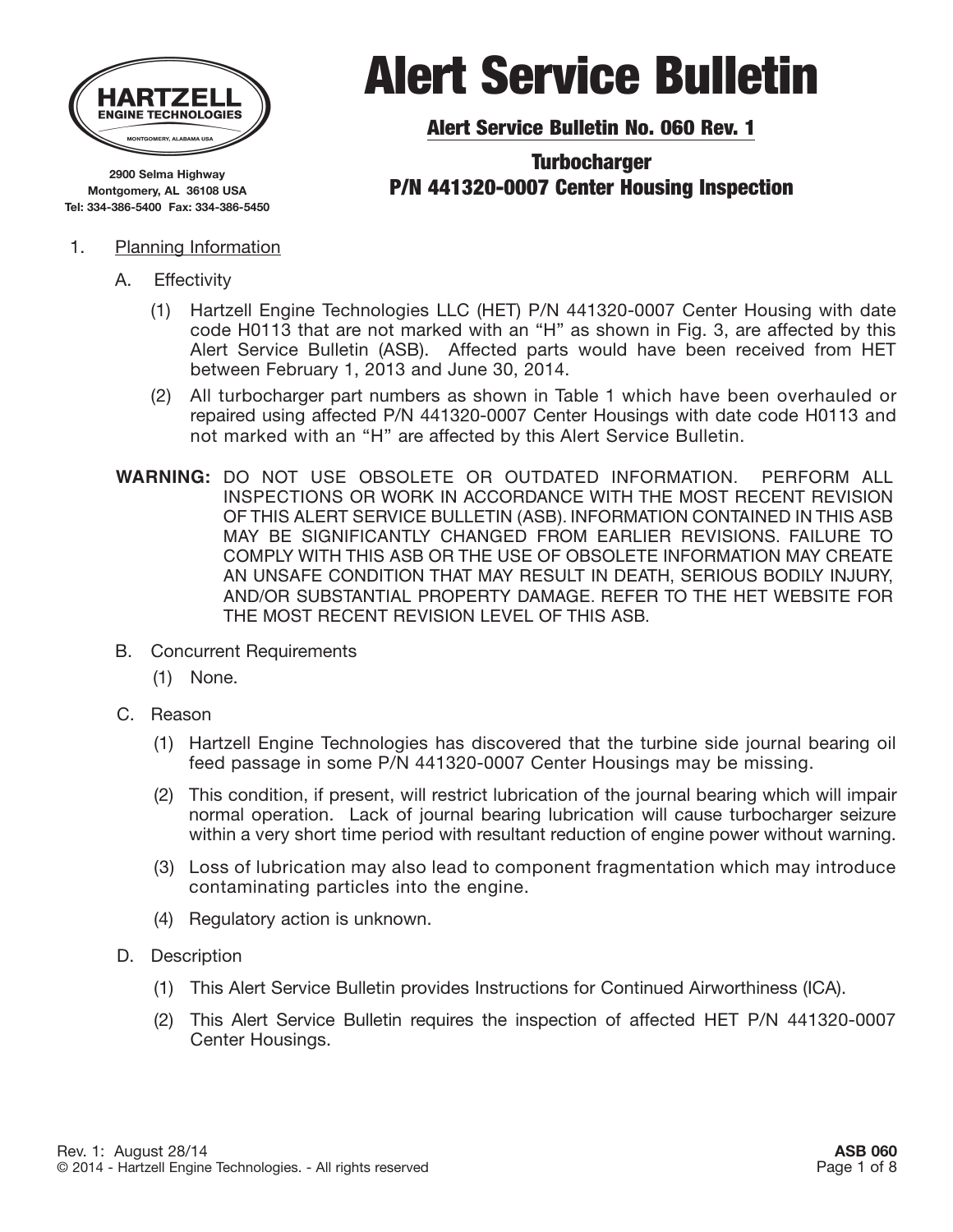Alert Service Bulletin No. 060 Rev. 1

### Turbocharger - Center Housing P/N 441320-0007 Inspection for Replacement

- E. Compliance
	- (1) For turbocharger part numbers identified in Table 1 placed in service with an affected P/N 441320-0007 Center Housing and less than twenty-five (25) hours time in service, compliance is required before further flight.
	- (2) Turbocharger part numbers identified in Table 1 placed in service with an affected P/N 441320-0007 Center Housing that has accrued at least twenty-five (25) hours time in service from the date of turbocharger installation may continue in service.
		- a. Compliance with the Accomplishment Instructions is required at the next turbocharger removal.
	- (3) Part number 441320-0007 Center Housings in stock are to be inspected in accordance with the Accomplishment Instructions.
	- (4) Compliance with the Accomplishment Instructions is the terminating action for this Alert Service Bulletin.
- F. Approval
	- (1) FAA approval has been obtained on technical data in this publication that affects type design.
- G. Manpower
	- (1) Three (3.0) man hours of labor are needed for removal, inspection and replacement of an affected Center Housing from a turbocharger.
	- (2) Four and one half (4.5) man hours of labor are needed for removal and installation of the turbocharger.
- H. References
- **CAUTION:** DO NOT USE OBSOLETE OR OUTDATED INFORMATION. PERFORM ALL INSPECTIONS OR WORK IN ACCORDANCE WITH THE MOST RECENT REVISION OF A DOCUMENT.
	- (1) Turbocharger Overhaul Manual, HET P/N 400600-0000 Rev. A or later.
	- (2) Applicable Lycoming Engines, Inc. maintenance manuals
	- (3) Applicable aircraft maintenance manuals and AFM or POH
	- I. Other Publications Affected
		- (1) None
	- J. Weight and Balance
		- (1) Not affected
- 2. Material Information
	- A. As required, one (1) each, Center Housing, HET P/N 441320-0007 (not affected by this ASB).
	- B. As required, two (2) each, Pin, Anti-rotation, HET P/N 400705-0000.
		- \* Additional miscellaneous materials may be required from the engine or aircraft manufacturer.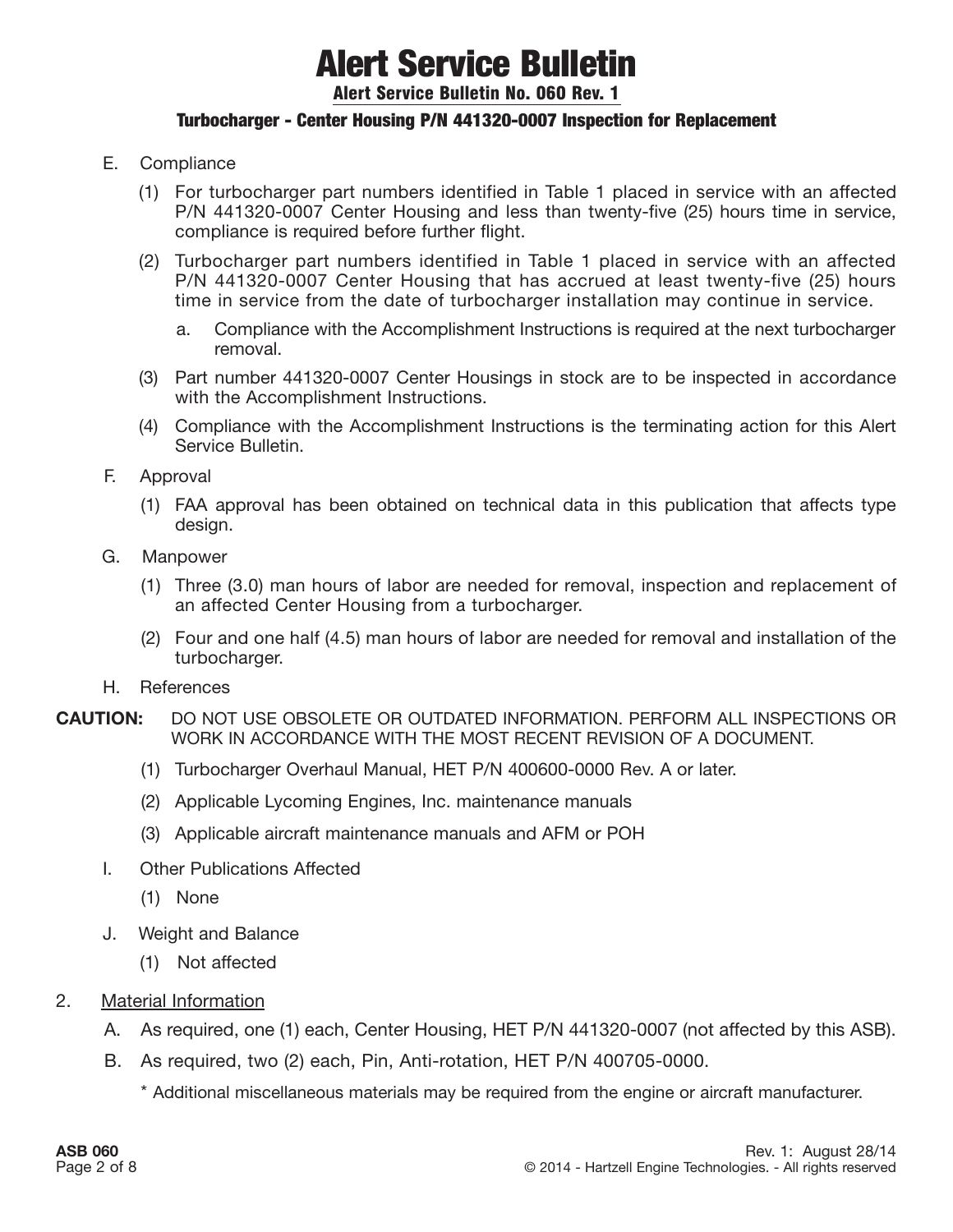Alert Service Bulletin No. 060 Rev. 1

### Turbocharger - Center Housing P/N 441320-0007 Inspection for Replacement

#### 3. Accomplishment Instructions

- **WARNING:** THIS PROCEDURE MUST BE PERFORMED BY COMPETENT AND QUALIFIED PERSONNEL WHO ARE FAMILIAR WITH ENGINE AND AIRFRAME MAINTENANCE THAT IS SPECIFIC TO THE TURBOCHARGING SYSTEM. FAILURE TO DO SO MAY RESULT IN ECONOMIC LOSS, EQUIPMENT DAMAGE, AND/OR PHYSICAL INJURY.
- **CAUTION:** DO NOT USE OBSOLETE OR OUTDATED INFORMATION. PERFORM ALL INSPECTIONS OR WORK IN ACCORDANCE WITH THE MOST RECENT REVISION OF THIS ALERT SERVICE BULLETIN (ASB) AND THE APPLICABLE AIRCRAFT, ENGINE AND/OR HET 400600-0000 MAINTENANCE MANUAL. INFORMATION CONTAINED IN THESE MANUALS OR THIS ASB MAY BE SIGNIFICANTLY CHANGED FROM EARLIER REVISIONS. FAILURE TO COMPLY WITH THIS ASB OR THE USE OF OBSOLETE INFORMATION MAY CREATE AN UNSAFE CONDITION THAT MAY RESULT IN DEATH, SERIOUS BODILY INJURY, AND SUBSTANTIAL PROPERTY DAMAGE. REFER TO THE APPLICABLE AIRCRAFT, ENGINE, MAINTENANCE MANUAL INDEX AND/OR THE APPLICABLE WEBSITE FOR THE MOST RECENT REVISION LEVEL OF THESE PUBLICATIONS.
	- A. Inspection
		- (1) For P/N 441320-0007 Center Housings in inventory, examine the oil drain port flange for an etched date code of H0113. (Refer to Fig. 1.)
		- (2) For turbocharger P/N's shown in Table 1 that were field repaired or overhauled between February 1, 2013 and the effective date of this ASB, review aircraft and/or overhaul documentation or remove the turbocharger oil drain reservoir and examine the flange to determine if the P/N 441320-0007 has an affected date code. Refer to Fig. 1.
		- (3) If an affected P/N 441320-0007 Center Housing is in inventory or installed and less than twenty-five (25) hours time in service has accrued, perform the following:
	- **NOTE 1:** If required, remove turbocharger in accordance with the applicable aircraft and/or engine manufacturer's maintenance manuals or service instructions.
	- **NOTE 2:** HET requires that turbocharger repair be accomplished by an FAA certificated repair station (or foreign equivalent) or certificated A & P mechanic experienced in servicing turbocharger systems utilizing the turbocharger overhaul manual, HET P/N 400600-0000 Rev. A or later.
		- a. If the affected P/N 441320-0007 is installed, disassemble the turbocharger per the HET Turbocharger Overhaul & Maintenance manual P/N 400600-0000 Rev. A or later.
		- b. Using white light, visually inspect the turbocharger center housing for the turbine side journal bearing oil feed passage. Refer to Figure 2.
			- (i) If the turbine side journal bearing oil feed passage **IS** present, proceed to Corrective Action 3.B(1).
			- (ii) If the turbine side journal bearing oil feed passage is **NOT** present, proceed to Corrective Action 3.B(2).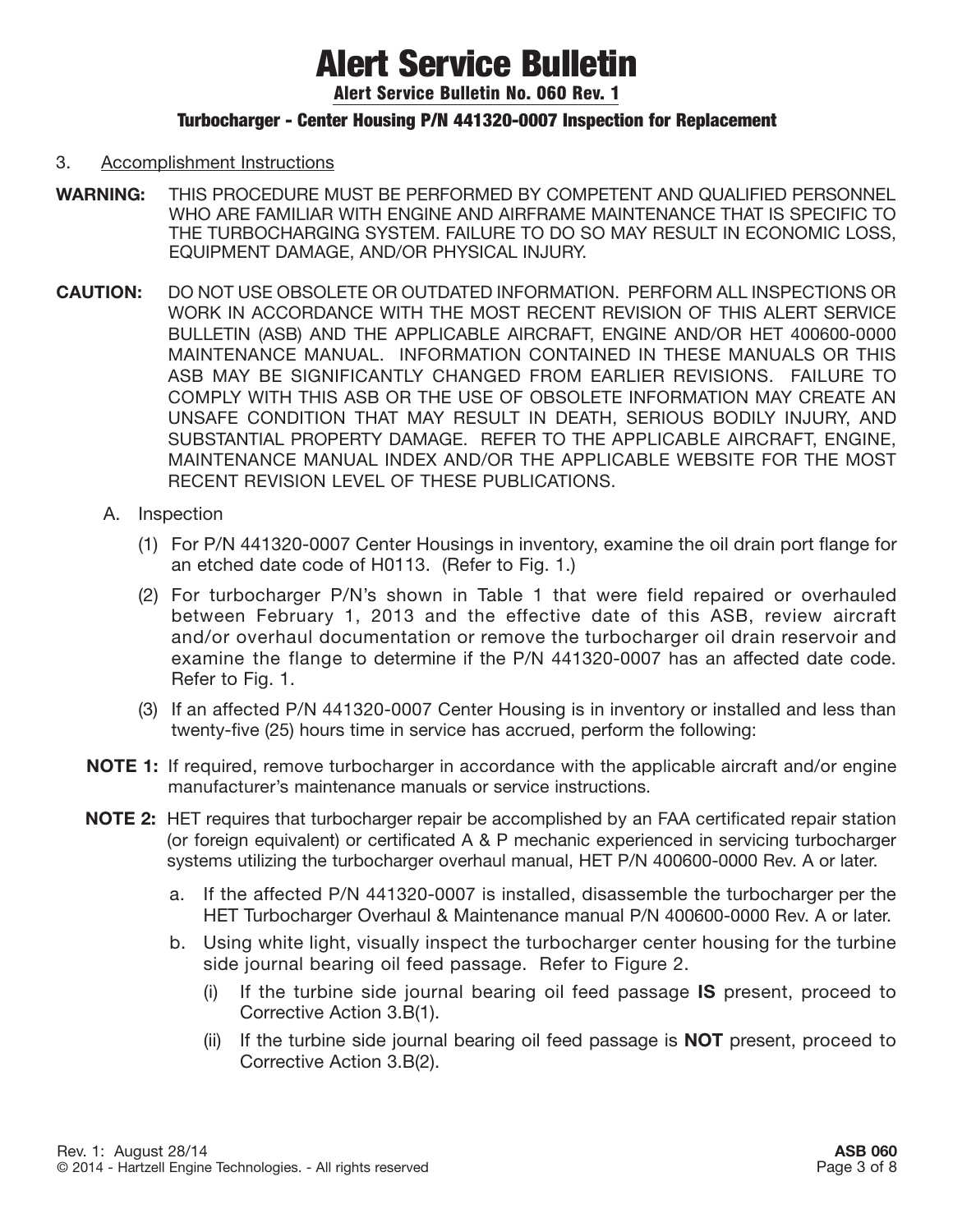Alert Service Bulletin No. 060 Rev. 1

### Turbocharger - Center Housing P/N 441320-0007 Inspection for Replacement

- B. Corrective Action:
	- (1) If the turbine side journal bearing oil feed passage is present:
		- a. Identify the Center Housing by applying a metal impression stamp with the letter "H" in the area designated in Figure 3.
		- b. Reassemble the turbocharger per instructions in the HET overhaul manual.
		- c. If inventory, make a record of compliance with this Alert Service Bulletin in the parts delivery documentation and return to stock.
	- (2) If the turbine side journal bearing oil feed passage is not present:
		- a. Return the affected Center Housing directly to HET within ninety (90) days of the original publication date of this Alert Service Bulletin.
		- b. Install a P/N 441320-0007 Center Housing not affected by this Alert Service Bulletin. Do not stamp an "H" on new or unaffected Center Housings.
		- c. Reassemble the turbocharger per instructions in the HET overhaul manual.
	- (3) If an affected P/N 441320-0007 Center Housing was installed but has achieved more than twenty-five (25) hours time in service from the date of the turbocharger installation, at the next turbocharger removal, comply with the Accomplishment Instructions of this Alert Service Bulletin.
	- (4) Utilizing the applicable aircraft and/or engine manufacturer's maintenance manuals or service instructions, re-install the turbocharger assembly and proceed to 3.C "Return to Service".
- C. Return to Service
	- (1) After the turbocharger has been properly installed, the aircraft will be ready for "return to service".
	- (2) Perform the recommended turbocharger operational tests in accordance with Hartzell Engine Technologies Service Bulletin 23 and the aircraft AFM or POH.
		- a. The operational tests consist of turbocharger pre-lubrication, ground running and operational flight tests.
		- b. Make sure air, exhaust, or oil leaks are not present. Remedy any anomaly found and secure the engine turbocharger installation.
	- (3) Using the applicable aircraft and engine manufacturer's maintenance manuals of the latest revision, install any portion of the aircraft that was removed to gain access.
- D. Upon successful completion of this Alert Service Bulletin make an appropriate log book entry. Partial compliance with this Alert Service Bulletin should be documented in the log book as applicable below.
	- (1) I have reviewed ASB 060 Rev. New and determined through document review that the affected turbo has flown in excess of 25 hours since the effective date of this ASB. Further compliance with ASB 060 will be due upon next turbo removal.
	- (2) I have reviewed ASB 060 Rev. New and found that the center housing has been marked with the letter H as stated in the ASB. No further compliance is required
	- (3) I have reviewed ASB 060 Rev. New and found it not to be applicable by date code for the turbo installed.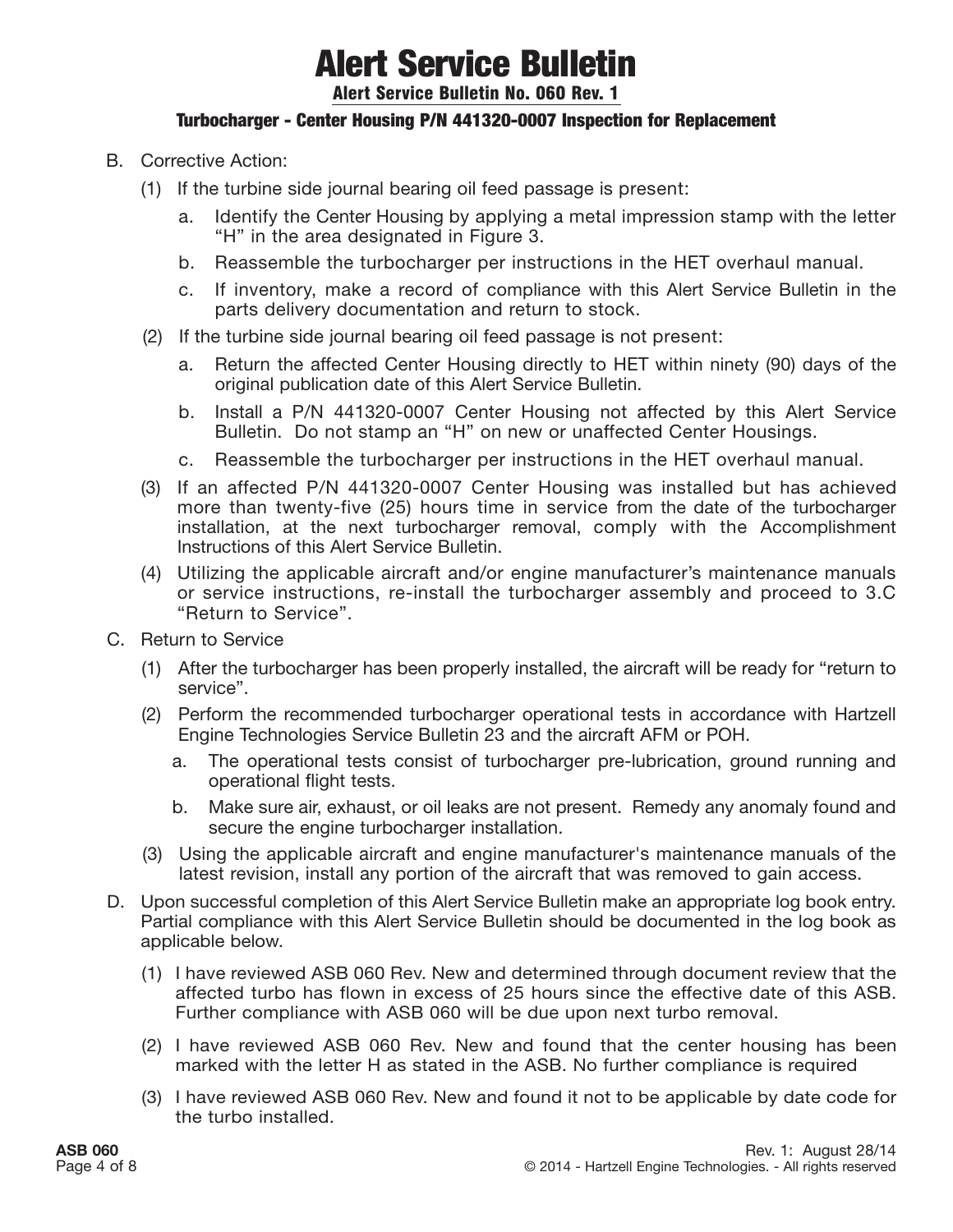Alert Service Bulletin No. 060 Rev. 1

### Turbocharger - Center Housing P/N 441320-0007 Inspection for Replacement

- 4. Contact Information:
	- A. Contact HET Product Support for all communications regarding the technical content of this Alert Service Bulletin.
		- (1) Phone +1.334.386.5441
		- (2) Fax +1.334.386.5410.
		- (3) E-mail at techsupport@HartzellEngineTech.com.
		- (4) Address

Hartzell Engine Technologies LLC 2900 Selma Highway, Montgomery, AL 36108, USA.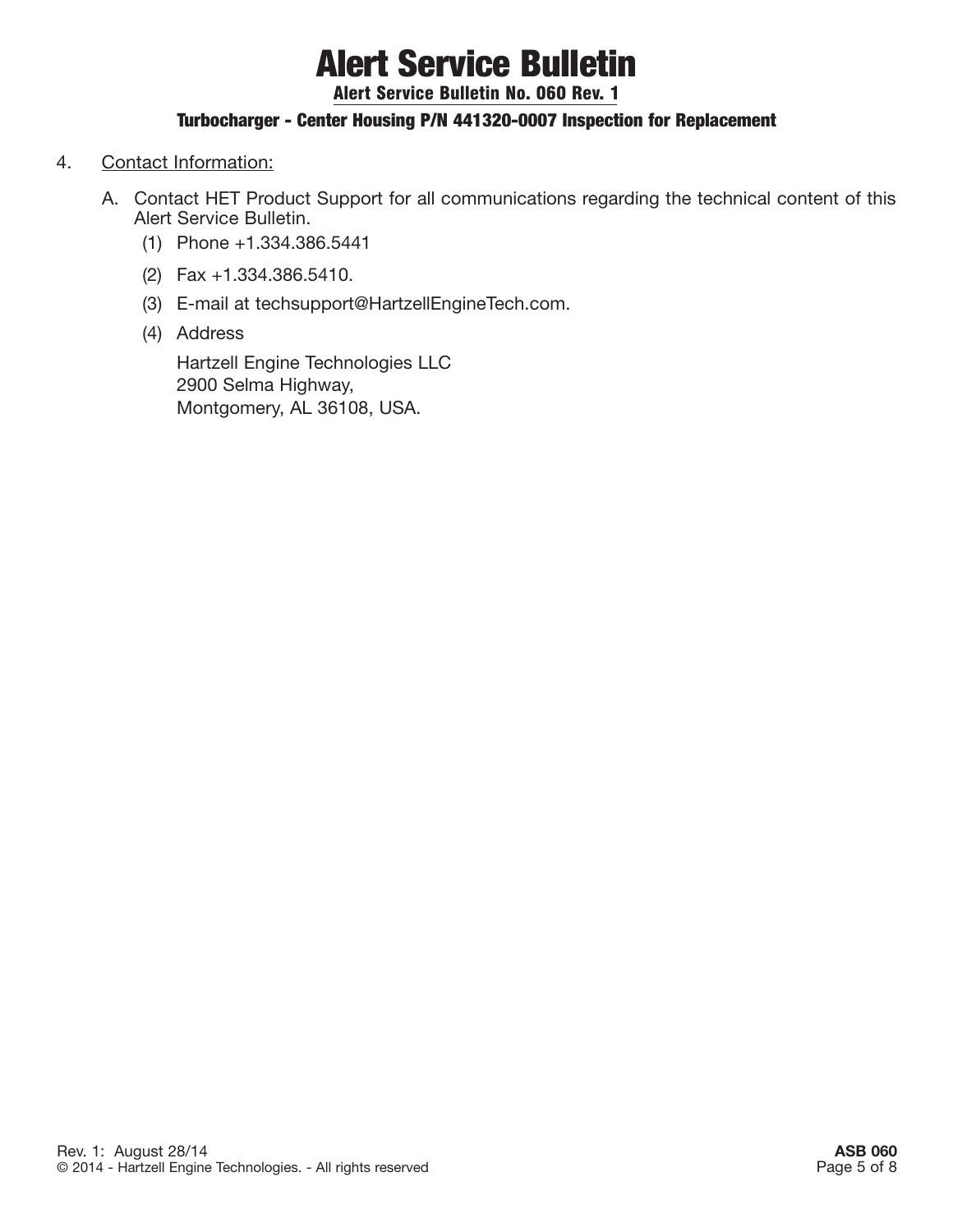

**Figure 2 - Identification of P/N 441320-0007 Center Housing Turbine Side Journal Bearing Oil Feed Passage (Turbine Side Shown)**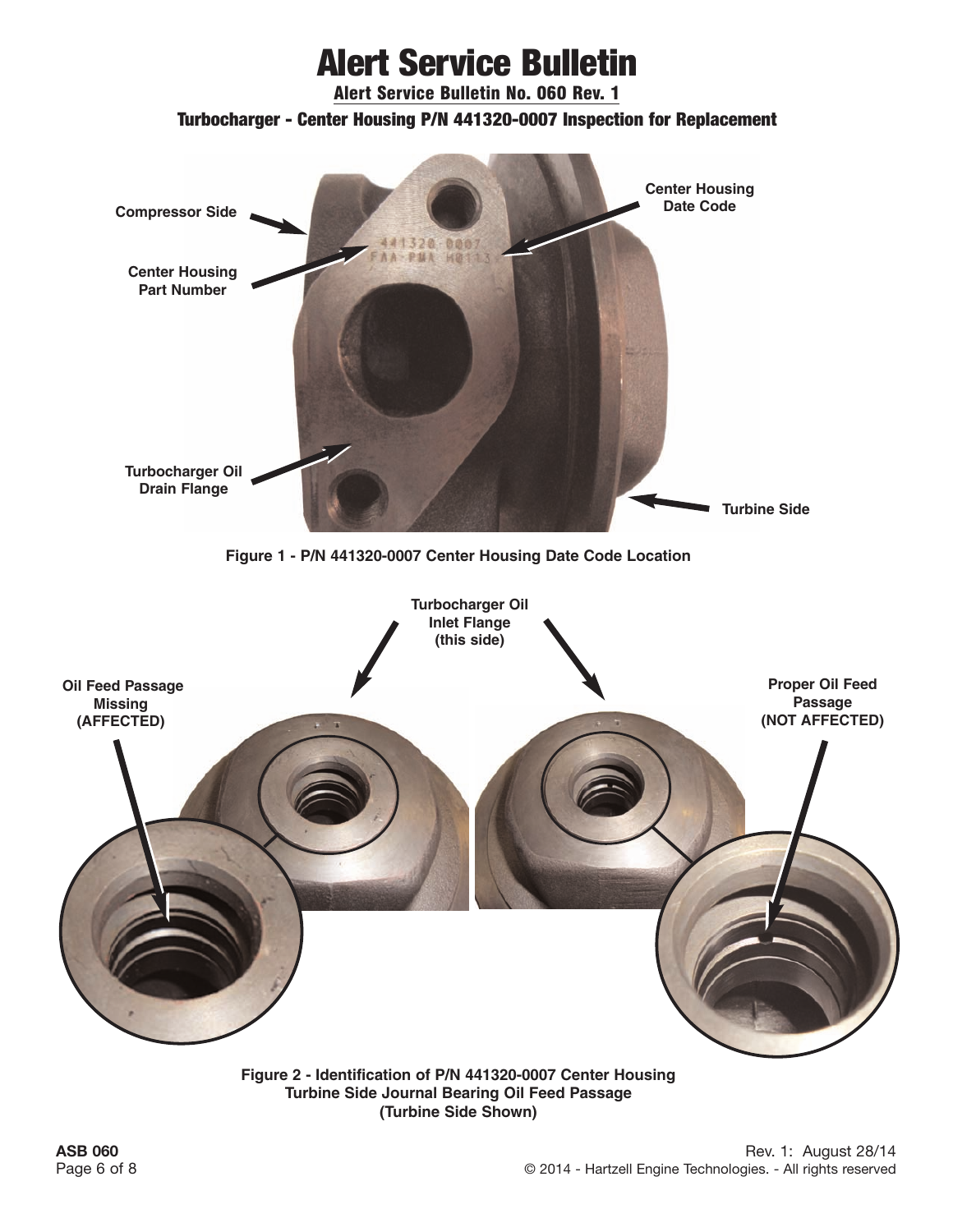Alert Service Bulletin No. 060 Rev. 1

### Turbocharger P/N 441320-0007 Center Housing Inspection



**Figure 3 - Identification of P/N 441320-0007 Center Housing NOT Affected - Stamp Location**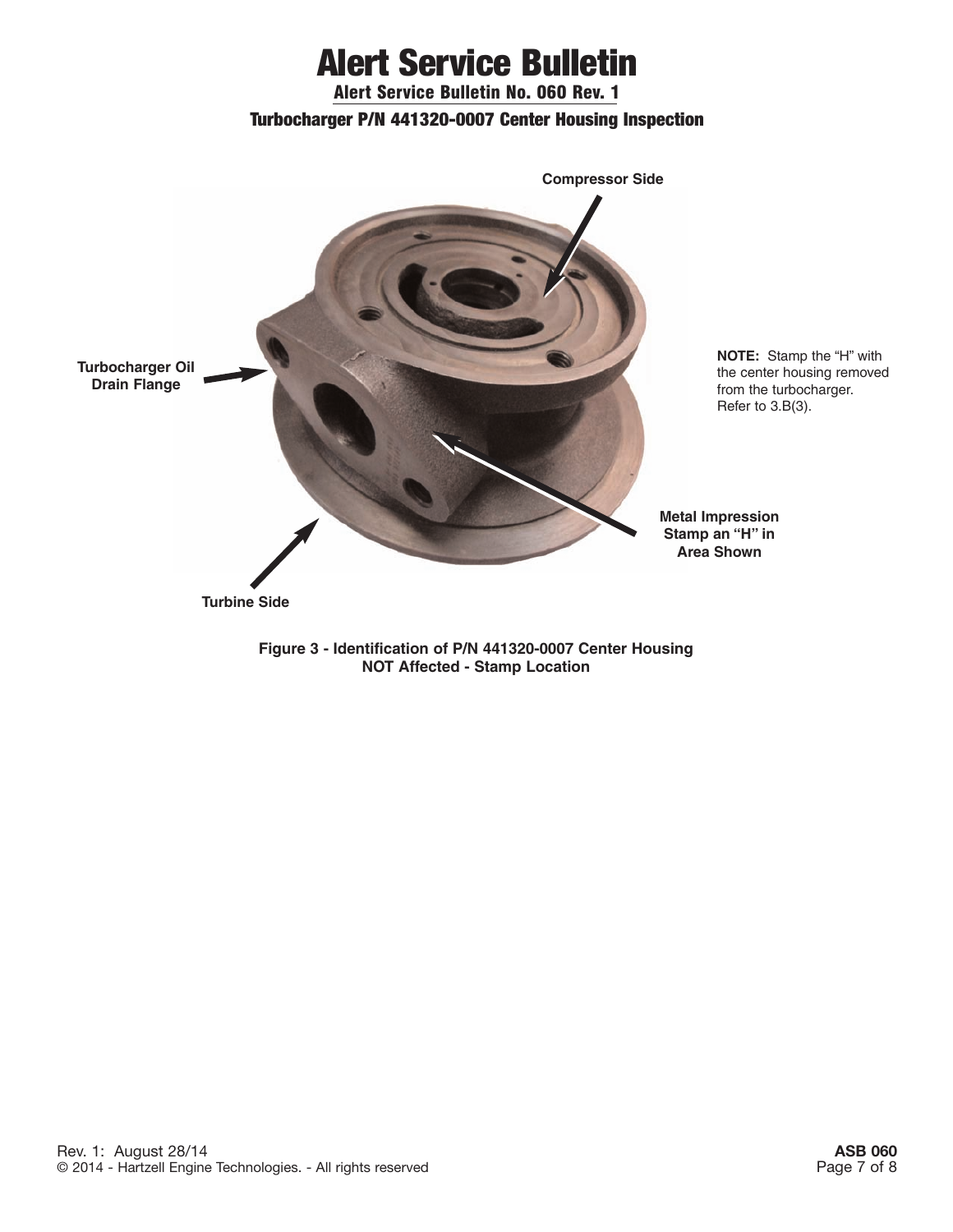Alert Service Bulletin No. 060 Rev. 1

### Turbocharger P/N 441320-0007 Center Housing Inspection

| <b>Turbo Model</b> | <b>Part Number</b> | <b>Engine Model</b>                 | <b>OE Turbo P/N</b> | <b>Aircraft Models</b>         |
|--------------------|--------------------|-------------------------------------|---------------------|--------------------------------|
| T1879              | 407540-(0, 9)003   | TIO-541-E1C4<br>TIO-541-E1D4        | LW-13310 (LYC)      | Beech A56TC<br>Beech B60 Duke  |
| T18A21             | 407800-(0, 9)003   | TIGO-541-D1A<br><b>TIGO-541-E1A</b> | LW-13234 (LYC)      | Piper PA31P Pressurized Navajo |

### **Table 1 - Turbocharger Affected**

- NOTE 1: Replacement Center Housing may have been installed in any part number turbocharger listed in Table 1 during field overhaul or repair.
- NOTE 2: Turbochargers with part numbers ending with -0xxx indicate New and ending with -9xxx are indicate Factory Rebuilt. Either may be used in any application.
- NOTE 3: This table used for reference purposes only. Aircraft/engines listed are inclusive of but may not be limited to these models.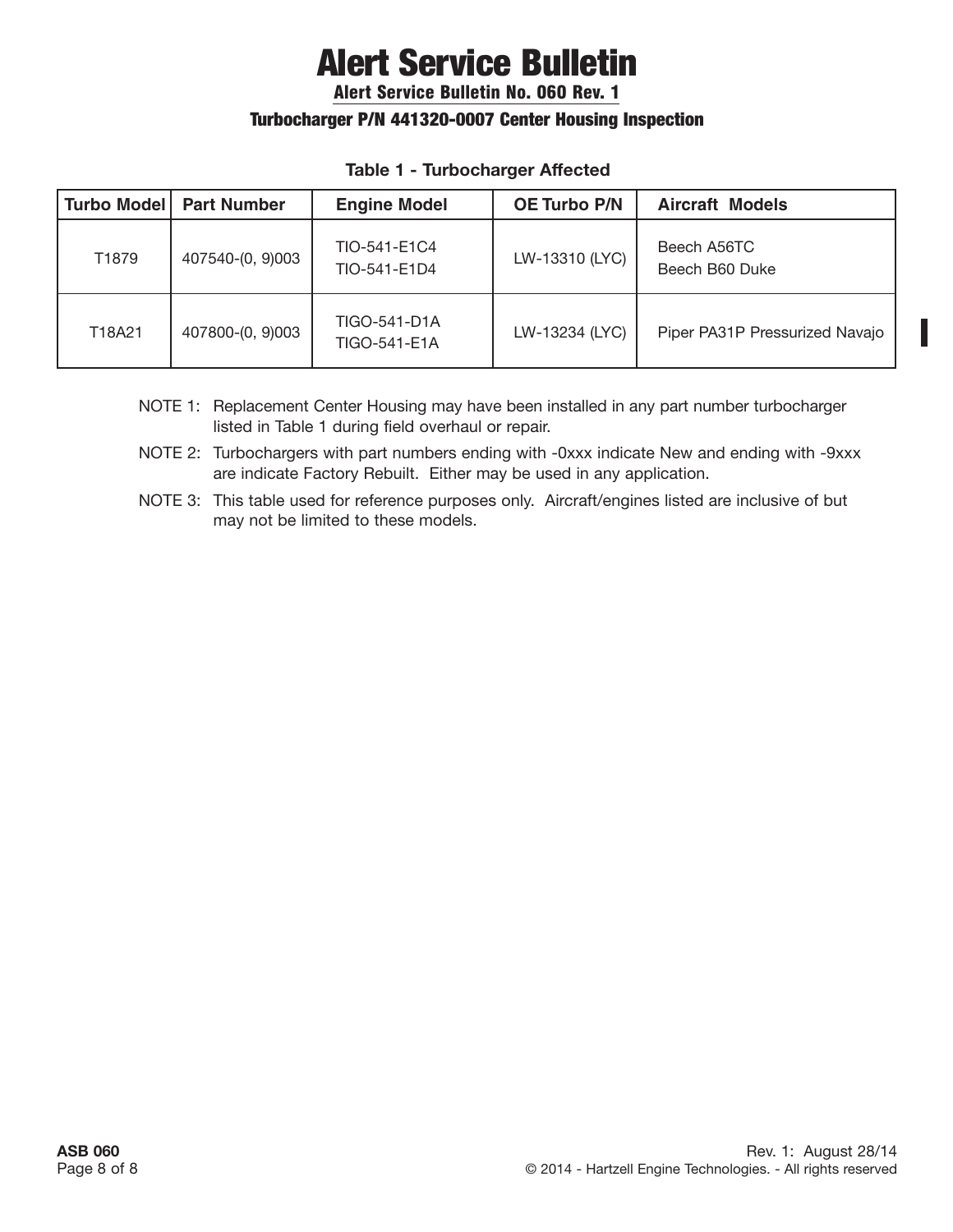### Alert Service Bulletin Appendix

Alert Service Bulletin No. 060 Rev. 1

#### Turbocharger P/N 441320-0007 Center Housing Inspection

#### **1. ELIGIBILITY:**

A. Turbochargers with an affected P/N 441320-0007 Center Housing installed.

#### **2. COMMERCIAL ASSISTANCE PROGRAM:**

The following will be provided with the submission of a completed ASB 060 Rev. 1 Claim Form, copies of invoices showing breakdown of labor charges and log book entries. **Any commercial assistance or other consideration shall expire twelve (12) calender months from the original published date of ASB 060 Rev 1.**

Turbochargers containing an affected P/N 441320-0007 Center Housing will be eligible for the following:

- A. Up to a 4.5 hour labor allowance for removal and installation of the Turbocharger from the aircraft will be paid at a shop rate of up to US\$75 per hour, not to exceed US\$337.50 total per Turbocharger.
- B. Up to a 3.0 hour labor allowance for disassembly, inspection, and re-assembly of the Turbocharger at a certificated turbocharger repair station at a shop rate of up to US\$75 per hour, not to exceed US\$225 total per Turbocharger.
	- (1) HET suggests use of a Recommended Service Facility for this work. These facilities are listed below:

Quality Aircraft Accessories 5746 East Apache Street Tulsa, OK 74115, USA. E-mail websales1@qaa.com

(2) If the P/N 441320-0007 Center Housing requires replacement per ASB 060 Rev. 1, the repair station performing the work should contact HET for a no charge replacement.

#### **3. COMMERCIAL ASSISTANCE ADMINISTRATION:**

- A. Complete the Alert Service Bulletin ASB 060 Rev. 1 Claim Form attached to this appendix.
	- (1) Mail, e-mail, or fax the ASB 060 Rev. 1 Claim Form to the attention of Product Support as indicated on the Alert Service Bulletin Claim Form.
- **NOTE:** The completed Alert Service Bulletin ASB 060 Rev. 1 Claim Form must be received before an order for a replacement P/N 441320-0007 Center Housing assembly will be allowed.
- B. Upon receipt of the Alert Service Bulletin Claim Form, HET will ship a replacement P/N 441320-0007 Center Housing and two P/N 400705-0000 Anti-rotation Pins to the turbocharger service facility indicated.
- C. For labor charges:
	- (1) Aircraft service facility to submit an invoice up to the amount specified in section 2.A and copies of logbook entries for reimbursement.
	- (2) Approved turbocharger service facility to submit an invoice up to the amount specified in section 2.B and return of the affected center housing.

#### **4. WARRANTY STATEMENT:**

- (a) The sole warranty for the actions of ASB 060 Rev. 1 are contained in the HET Limited Warranty Policy issued with the purchase of each new/rebuilt turbocharger or piece part (see terms and conditions therein).
- (b) Commercial assistance may apply as stated in this Appendix.
- (c) Issuance of ASB 060 Rev. 1 in no way constitutes an implied or expressed warranty of any kind.
- (d) This publication does not imply or state any responsibility for the workmanship of any person or entity performing work or maintenance on the engine or aircraft turbocharging system.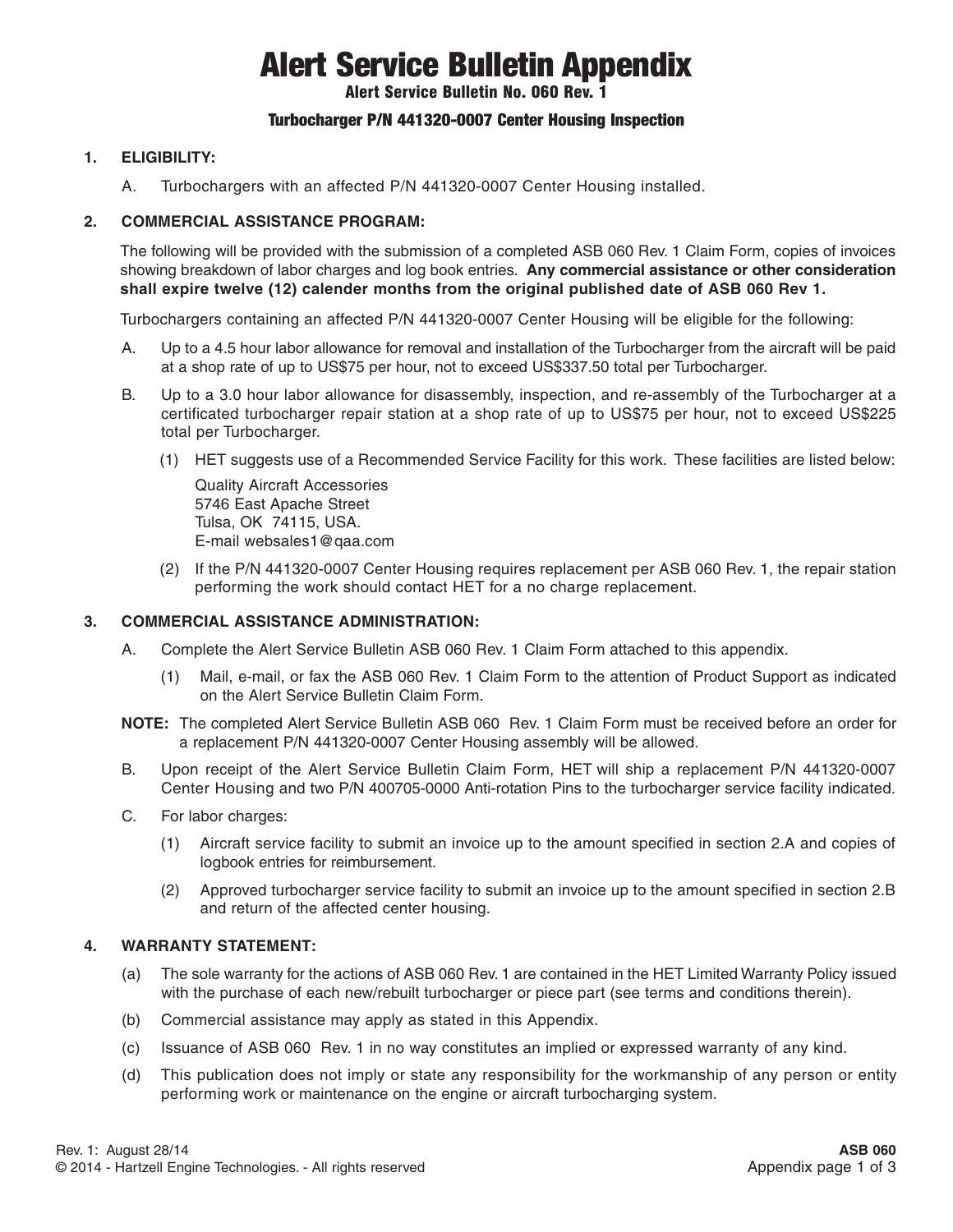### Alert Service Bulletin Appendix

Alert Service Bulletin No. 060 Rev. 1

#### Turbocharger P/N 441320-0007 Center Housing Inspection

#### **5. CONTACT INFORMATION:**

A. Contact HET Product Support for all communications regarding the technical content of this Alert Service Bulletin.

- (1) Phone +1.334.386.5441
- (2) Fax +1.334.386.5410.
- (3) E-mail at techsupport@HartzellEngineTech.com.
- (4) Address

Hartzell Engine Technologies LLC 2900 Selma Highway Montgomery, AL 36108, USA.

#### **6. SHIPPING INFORMATION:**

If a turbocharger P/N 441320-0007 Center Housing is being returned, the part must be securely packaged so damage will not occur in shipping. A copy of the properly completed ASB 060 Rev. 1 Claim Form for each affected part must be placed inside the shipping container. All parts must be received undamaged. Ground shipping to and from will be reimbursed.

Ship To: Hartzell Engine Technologies LLC 2900 Selma Highway Montgomery, AL 36108, USA.

Attn: PRODUCT SUPPORT DEPT / ASB 060 Rev. 1